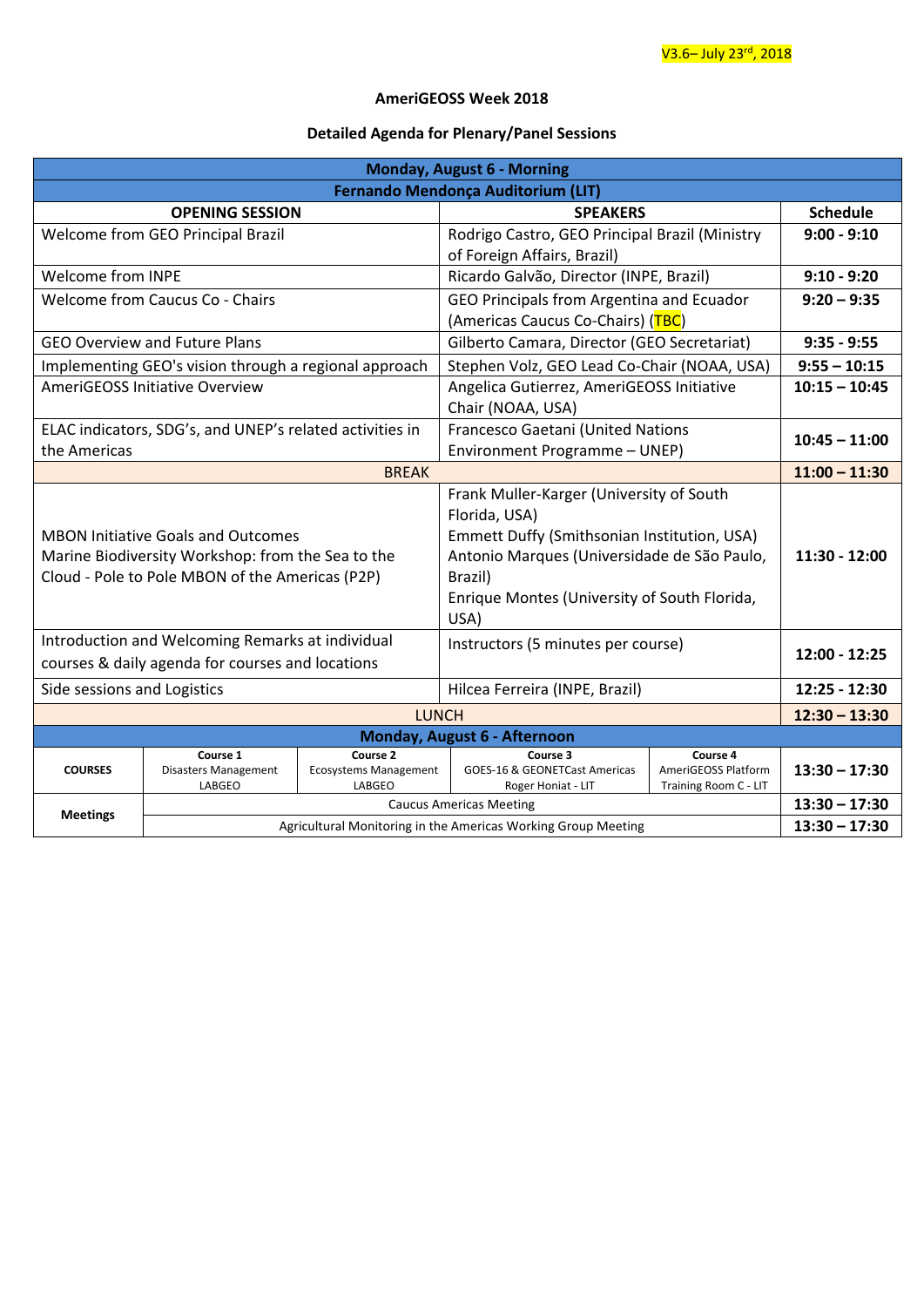| <b>Tuesday, August 7 - Morning</b>                                            |                                                     |                                                    |                                                                 |                                                          |                 |  |  |
|-------------------------------------------------------------------------------|-----------------------------------------------------|----------------------------------------------------|-----------------------------------------------------------------|----------------------------------------------------------|-----------------|--|--|
| <b>COURSES</b>                                                                | Course 1<br><b>Disasters Management</b><br>LABGEO   | Course 2<br><b>Ecosystems Management</b><br>LABGEO | Course 3<br>GOES-16 & GEONETCast Americas<br>Roger Honiat - LIT | Course 4<br>AmeriGEOSS Platform<br>Training Room C - LIT | $9:00 - 12:30$  |  |  |
| <b>Meetings</b>                                                               |                                                     |                                                    | AmeriGEOSS Coordination Working Group Meeting                   |                                                          | $9:00 - 12:30$  |  |  |
|                                                                               |                                                     |                                                    | Agriculture: CONAB SIMASA demo                                  |                                                          | $9:00 - 12:30$  |  |  |
|                                                                               |                                                     | <b>LUNCH</b>                                       |                                                                 |                                                          | $12:30 - 13:30$ |  |  |
|                                                                               |                                                     |                                                    | Tuesday, August 7 - Afternoon                                   |                                                          |                 |  |  |
|                                                                               |                                                     |                                                    | Fernando Mendonça Auditorium (LIT)                              |                                                          |                 |  |  |
|                                                                               | <b>AGRICULTURE SESSION</b>                          |                                                    | <b>SPEAKERS</b>                                                 |                                                          | <b>Schedule</b> |  |  |
|                                                                               | <b>Moderator: Alyssa Whitcraft</b>                  |                                                    |                                                                 |                                                          |                 |  |  |
| GEOGLAM and Agricultural Monitoring in the Americas<br>Working Group (AMA-WG) |                                                     |                                                    | Alyssa Whitcraft (GEOGLAM Secretariat,<br>USA)                  |                                                          | $13:30 - 14:00$ |  |  |
|                                                                               | The CBERS Satellites for Agriculture Monitoring     |                                                    | João Vianei Soares (INPE, Brazil)                               |                                                          | $14:00 - 14:15$ |  |  |
|                                                                               | Red Colombia de Agricultura (Colombian Agriculture  |                                                    | Cesar Valbuena Calderon (Red Colombiana                         |                                                          | $14:15 - 14:30$ |  |  |
| Network)                                                                      |                                                     |                                                    | de Agricultura, Colombia)                                       |                                                          |                 |  |  |
|                                                                               | Estimating the impact of climate change on Brazil's |                                                    | Marcia Zilli (INPE, Brazil)                                     |                                                          | $14:30 - 14:45$ |  |  |
| agricultural sector                                                           |                                                     |                                                    |                                                                 |                                                          |                 |  |  |
|                                                                               | Sistemas de información y soporte para la toma de   |                                                    | Guadalupe Tiscornia (Instituto Nacional de                      |                                                          | $14:45 - 15:00$ |  |  |
| decisión en la producción agropecuaria. Un ejemplo                            |                                                     |                                                    | Investigación Agropecuaria, Uruguay)                            |                                                          |                 |  |  |
| desde Uruguay.                                                                |                                                     |                                                    |                                                                 |                                                          |                 |  |  |
| The Global Agricultural Monitoring (GLAM) System for                          |                                                     |                                                    | Michael Humber (University of Maryland,                         |                                                          | $15:00 - 15:15$ |  |  |
| Crop Condition and Food Security Monitoring<br>USA)                           |                                                     |                                                    |                                                                 |                                                          |                 |  |  |
| <b>BREAK &amp; POSTER SESSION</b>                                             |                                                     |                                                    |                                                                 |                                                          |                 |  |  |
|                                                                               |                                                     | <b>DISASTERS &amp; ECOSYSTEMS &amp; WATER</b>      |                                                                 |                                                          | $15:15 - 16:15$ |  |  |
| <b>FOUNDATIONAL ACTIVITIES SESSION</b><br><b>Moderator: Nancy Searby</b>      |                                                     | <b>SPEAKERS</b>                                    |                                                                 | <b>Schedule</b>                                          |                 |  |  |
| <b>GeoNetCast Americas</b>                                                    |                                                     |                                                    | Luiz Augusto Machado (INPE, Brazil)                             |                                                          | $16:15 - 16:30$ |  |  |
| AmeriGEOSS Platform Demo                                                      |                                                     | Rich Frazier (USGS, USA)                           |                                                                 | $16:30 - 16:45$                                          |                 |  |  |
| CEOS Working Group on Capacity Building and Data                              |                                                     |                                                    | Nancy Searby (NASA, USA) or Hilcea Ferreira                     |                                                          | $16:45 - 17:00$ |  |  |
| Democracy (WGCapD) - An Overview on Activities &                              |                                                     |                                                    | (INPE, Brazil)                                                  |                                                          |                 |  |  |
| Initiatives                                                                   |                                                     |                                                    |                                                                 |                                                          |                 |  |  |
| NASA DEVELOP National Program's Applications in the                           |                                                     | Georgina Crepps (NASA, USA)                        |                                                                 | $17:00 - 17:15$                                          |                 |  |  |
| Americas: Utilizing NASA Earth Observations in                                |                                                     |                                                    |                                                                 |                                                          |                 |  |  |
| Agriculture, Ecological, and Water Resource Feasibility                       |                                                     |                                                    |                                                                 |                                                          |                 |  |  |
| <b>Studies</b>                                                                |                                                     |                                                    |                                                                 |                                                          |                 |  |  |
| Mapping Precipitation and Solar Potential in the Guiana                       |                                                     |                                                    | Tommy Albarelo (University of French                            |                                                          | $17:15 - 17:30$ |  |  |
| Shield with Satellite Data                                                    |                                                     |                                                    | Guiana, French Guiana)                                          |                                                          |                 |  |  |
| <b>ADJOURN</b>                                                                |                                                     |                                                    |                                                                 |                                                          | 17:30           |  |  |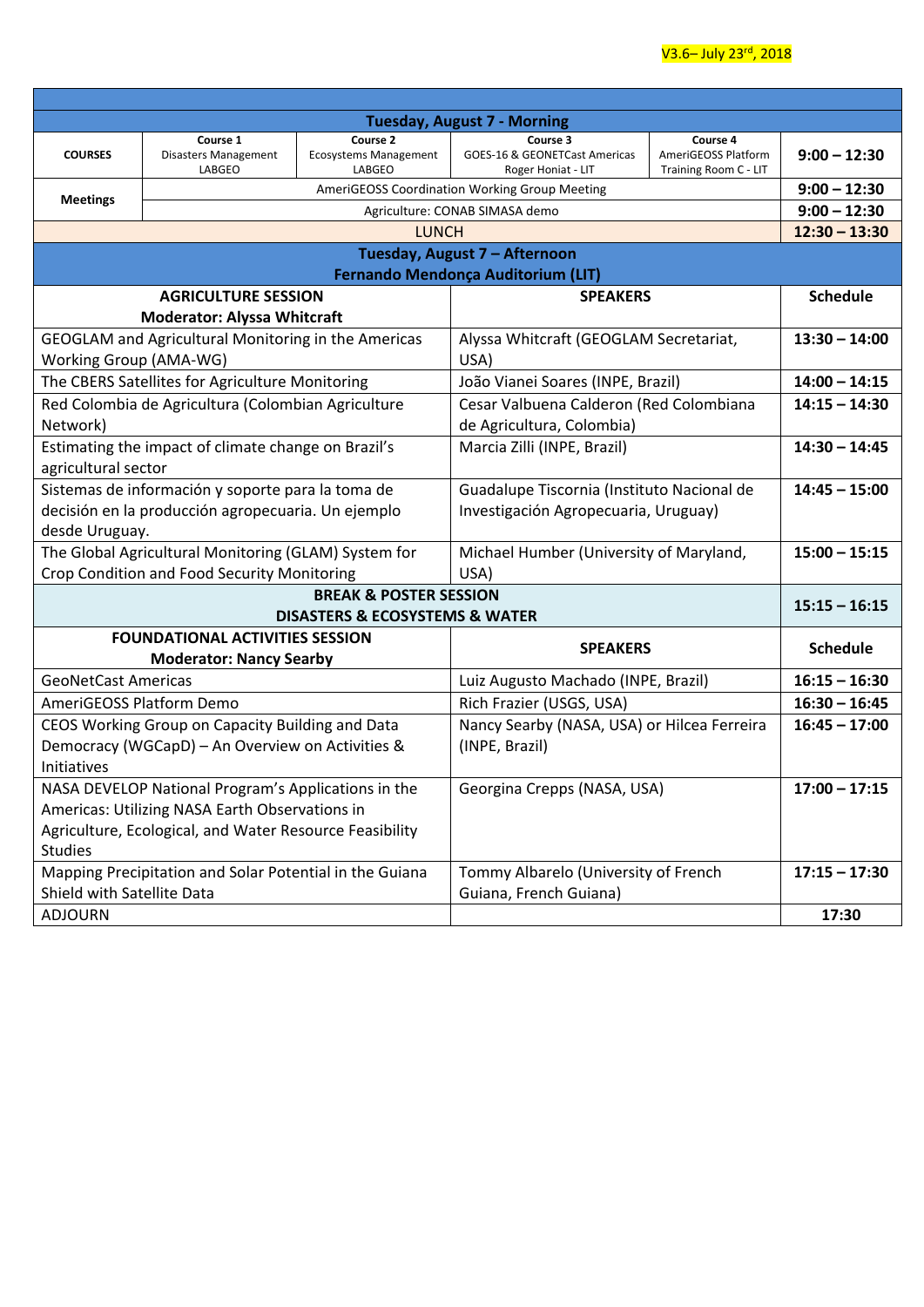

| <b>Wednesday, August 8 - Morning</b><br>Course 2<br>Course 3<br>Course 1<br>Course 4                                                                                      |                                                           |                                                                        |                                                                               |                                              |                 |  |
|---------------------------------------------------------------------------------------------------------------------------------------------------------------------------|-----------------------------------------------------------|------------------------------------------------------------------------|-------------------------------------------------------------------------------|----------------------------------------------|-----------------|--|
| <b>COURSES</b>                                                                                                                                                            | Disasters Management<br>LABGEO                            | <b>Ecosystems Management</b><br>LABGEO                                 | GOES-16 & GEONETCast Americas<br>Roger Honiat - LIT                           | AmeriGEOSS Platform<br>Training Room C - LIT | $9:00 - 12:30$  |  |
| <b>Working Group</b><br><b>Meetings</b>                                                                                                                                   |                                                           | Workshop on Disasters (Rodrigo Suarez & Luciano Parodi & Nancy Searby) |                                                                               |                                              | $9:00 - 12:30$  |  |
| Parallel                                                                                                                                                                  |                                                           |                                                                        | National-Scale Crop Mapping Training                                          |                                              | $9:00 - 17:30$  |  |
| <b>Training</b>                                                                                                                                                           |                                                           |                                                                        | Agriculture - Viviann Zalles & Mike Humber                                    |                                              |                 |  |
|                                                                                                                                                                           |                                                           | <b>LUNCH</b>                                                           |                                                                               |                                              | $12:30 - 13:30$ |  |
|                                                                                                                                                                           |                                                           |                                                                        | Wednesday, August 8 - Afternoon                                               |                                              |                 |  |
|                                                                                                                                                                           |                                                           |                                                                        | Fernando Mendonça Auditorium (LIT)                                            |                                              |                 |  |
|                                                                                                                                                                           | <b>ECOSYSTEMS SESSION</b>                                 |                                                                        | <b>SPEAKERS</b>                                                               |                                              |                 |  |
|                                                                                                                                                                           | <b>Moderator: Africa Flores</b>                           |                                                                        |                                                                               |                                              |                 |  |
| observation data                                                                                                                                                          | Revealing the fate of tropical forests through Earth      |                                                                        | Luiz de Aragão (INPE, Brazil)                                                 |                                              | $13:30 - 13:50$ |  |
|                                                                                                                                                                           |                                                           |                                                                        |                                                                               |                                              |                 |  |
|                                                                                                                                                                           | INPE's role in the Brazilian Ecosystems Environmental     |                                                                        | Dalton Valeriano (INPE, Brazil) (TBC)                                         |                                              | $13:50 - 14:10$ |  |
| <b>Monitoring Program</b><br>SilvaCarbon Initiative                                                                                                                       |                                                           |                                                                        | Sylvia Wilson (USGS, USA) (TBC)                                               |                                              | $14:10 - 14:30$ |  |
|                                                                                                                                                                           | The use of Sentinel-2 images to identify Eragrostis plana |                                                                        |                                                                               |                                              | $14:30 - 14:45$ |  |
|                                                                                                                                                                           |                                                           |                                                                        | Eliana Lima da Fonseca (Universidade Federal<br>do Rio Grande do Sul, Brazil) |                                              |                 |  |
| invasion in Pampa biome rangelands<br>Use of public Earth Observation data for tracking                                                                                   |                                                           |                                                                        | Betzy Hernandez (NASA and University of                                       |                                              | $14:45 - 15:00$ |  |
| progress in sustainable management of coastal forest                                                                                                                      |                                                           |                                                                        | Alabama in Huntsville, USA)                                                   |                                              |                 |  |
| ecosystems in Belize, Central America                                                                                                                                     |                                                           |                                                                        |                                                                               |                                              |                 |  |
| <b>BREAK &amp; POSTER SESSION</b>                                                                                                                                         |                                                           |                                                                        |                                                                               |                                              |                 |  |
|                                                                                                                                                                           |                                                           | <b>DISASTERS &amp; ECOSYSTEMS &amp; WATER</b>                          |                                                                               |                                              | $15:00 - 15:30$ |  |
| <b>WATER SESSION</b><br><b>SPEAKERS</b>                                                                                                                                   |                                                           |                                                                        | <b>Schedule</b>                                                               |                                              |                 |  |
| <b>Moderator: Angelica Gutierrez</b>                                                                                                                                      |                                                           |                                                                        |                                                                               |                                              |                 |  |
| <b>GEO Global Water Sustainability (GEOGLOWS)</b>                                                                                                                         |                                                           |                                                                        | Angelica Gutierrez (NOAA, USA)                                                |                                              | 15:30 - 15:40   |  |
| <b>CEMADEN Activities within GEOGLOWS</b>                                                                                                                                 |                                                           |                                                                        | Osvaldo Moraes (CEMADEN, Brazil)                                              |                                              | 15:40 - 16:00   |  |
| The Common Swiss Information Platform for Natural<br>Hazards (GIN)                                                                                                        |                                                           |                                                                        | Karine Siegwart, (FOEN, Switzerland)                                          |                                              | $16:00 - 16:15$ |  |
| Hydrological Monitoring - CPRM's Experience                                                                                                                               |                                                           |                                                                        | Andrea de Oliveira Germano (SGB/CPRM,<br>Brazil) (TBC)                        |                                              | $16:15 - 16:30$ |  |
| Activities at the National Water Agency (ANA)                                                                                                                             |                                                           |                                                                        | Joaquim Guedes Correa Gondim Filho (ANA,<br>Brazil) (TBC)                     |                                              | $16:30 - 16:45$ |  |
| LabISA ongoing studies supporting the monitoring of<br><b>Brazilian Inland Waters</b>                                                                                     |                                                           |                                                                        | Claudio Barbosa (INPE, Brazil)                                                |                                              | $16:45 - 17:00$ |  |
| Brazil's experience using multi-platform satellite data to<br>monitor the Doce River coastal plume after a major<br>environmental disaster with a tailings dam collapse   |                                                           |                                                                        | Natalia Rudorff (INPE, Brazil)                                                |                                              | $17:05 - 17:15$ |  |
| Risk mapping for landslides and floods associated with<br>the movement of urban trains: a case study around<br>Caieiras station of Line 7 Rubi of CPTM, São Paulo, Brazil |                                                           |                                                                        | Thaís Passos Correia (Universidade de São<br>Paulo, Brazil)                   |                                              | $17:15 - 17:30$ |  |
| <b>ADJOURN</b>                                                                                                                                                            |                                                           |                                                                        |                                                                               |                                              | 17:30           |  |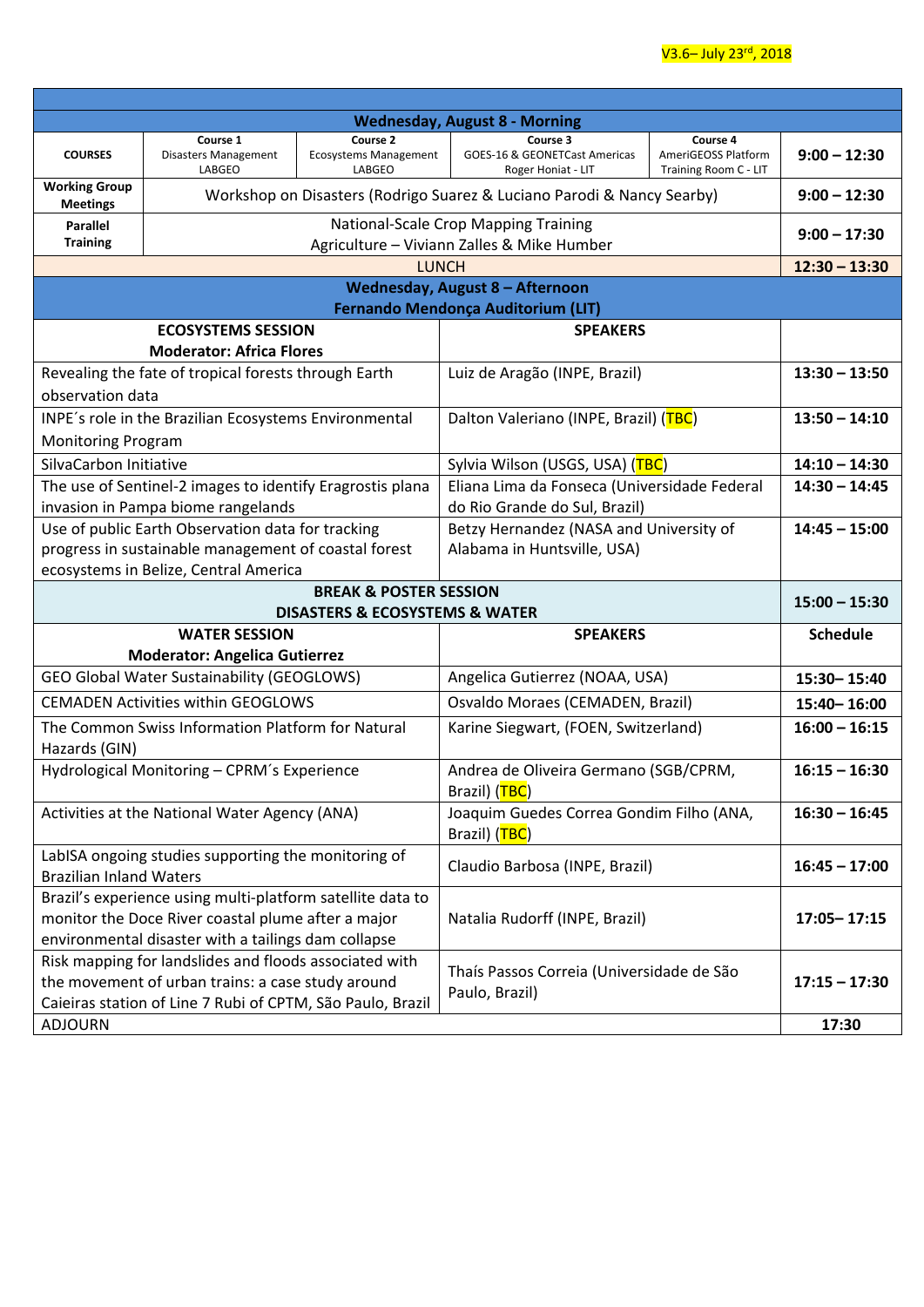| <b>Thursday, August 9 - Morning</b>                                                                                                                                           |                                                                                               |                                                                                                              |                                                                                       |                                 |                 |  |  |
|-------------------------------------------------------------------------------------------------------------------------------------------------------------------------------|-----------------------------------------------------------------------------------------------|--------------------------------------------------------------------------------------------------------------|---------------------------------------------------------------------------------------|---------------------------------|-----------------|--|--|
| <b>COURSES</b>                                                                                                                                                                | Course 1<br>Disasters Management                                                              | Course 2<br><b>Ecosystems Management</b>                                                                     | Course 3<br>GOES-16 & GEONETCast Americas                                             | Course 4<br>AmeriGEOSS Platform | $9:00 - 12:30$  |  |  |
|                                                                                                                                                                               | LABGEO                                                                                        | LABGEO                                                                                                       | Roger Honiat - LIT                                                                    | Training Room C - LIT           |                 |  |  |
|                                                                                                                                                                               |                                                                                               |                                                                                                              | <b>LUNCH</b>                                                                          |                                 | $12:30 - 13:00$ |  |  |
|                                                                                                                                                                               |                                                                                               |                                                                                                              | Thursday, August 9 - Afternoon<br>Fernando Mendonça Auditorium (LIT)                  |                                 |                 |  |  |
|                                                                                                                                                                               | <b>DISASTERS SESSION</b>                                                                      |                                                                                                              | <b>SPEAKERS</b>                                                                       |                                 | <b>Schedule</b> |  |  |
| <b>Moderator: Rodrigo Suarez</b>                                                                                                                                              |                                                                                               |                                                                                                              |                                                                                       |                                 |                 |  |  |
| AmeriGEOSS Disasters Working Group                                                                                                                                            |                                                                                               | Rodrigo Suarez (Universidad Técnica Federico<br>Santa María, Chile)                                          |                                                                                       | $13:30 - 13:50$                 |                 |  |  |
| usage                                                                                                                                                                         | Disasters Charter in the Americas and Examples of                                             |                                                                                                              | Laercio Namikawa (INPE, Brazil)                                                       |                                 | $13:50 - 14:10$ |  |  |
| Uso de aeronaves autónomas para recabar información<br>durante la emergencia de la erupción del volcán de<br>Fuego del 3 de junio de 2018                                     |                                                                                               |                                                                                                              | Alfredo Suarez (Aerobots, S.A, Guatemala)                                             |                                 | $14:10 - 14:25$ |  |  |
| Integrating fire pixels with rural properties areas in a<br>warning system to subsidize planning and decision<br>making for mitigating wildfires in Acre, Brazilian<br>Amazon |                                                                                               |                                                                                                              | Liana Anderson (CEMADEN, Brazil)                                                      |                                 | 14:25 - 14:40   |  |  |
| Geoinformation for Disaster Management and Risk<br>Reduction; The Role of Geospatial Standards                                                                                |                                                                                               |                                                                                                              | Trevor Taylor (Open Geospatial Consortium,<br>Canada) (TBC)                           |                                 | $14:40 - 14:55$ |  |  |
| Comprehensive Assessment Approach for Disaster Risk<br><b>Reduction Planning</b>                                                                                              |                                                                                               | Steve Recca (Pacific Disaster Center, USA)<br>(TBC)                                                          |                                                                                       | $14:55 - 15:05$                 |                 |  |  |
| Assessing the Feasibility of Impact-based Forecasting<br>for Seasonal Influxes of Sargassum Seaweed on the<br>Coastlines of Caribbean Small Island Developing States          |                                                                                               |                                                                                                              | Shawn A. Boyce (Caribbean Institute for<br>Meteorology and Hydrology, Barbados) (TBC) |                                 | $15:05 - 15:15$ |  |  |
|                                                                                                                                                                               |                                                                                               | <b>BREAK &amp; POSTER SESSION</b>                                                                            |                                                                                       |                                 | $15:15 - 16:00$ |  |  |
|                                                                                                                                                                               |                                                                                               | <b>DISASTER &amp; WATER</b>                                                                                  |                                                                                       |                                 |                 |  |  |
| <b>BIODIVERSITY &amp; ECOSYSTEMS SESSION</b><br><b>Moderator: Betzy Hernandez</b>                                                                                             |                                                                                               |                                                                                                              | <b>SPEAKERS</b>                                                                       |                                 | <b>Schedule</b> |  |  |
|                                                                                                                                                                               | The GEO Blue Planet Initiative: Ocean and Coastal<br><b>Observations for Societal Benefit</b> |                                                                                                              | Samuel Djavidnia (GEO Blue Planet, Portugal)                                          |                                 | $16:00 - 16:20$ |  |  |
| Brazilian land use and land cover dynamics in relation to<br>fire recurrence in the Amazon Rainforest Basin, 2008-<br>2014                                                    |                                                                                               | Joao Felipe Sobrinho Kneipp Cerqueira Pinto<br>(INPE, Brazil) TBC                                            |                                                                                       | $16:20 - 16:35$                 |                 |  |  |
| Harnessing Earth Observations to Support Indigenous-<br>led Land Management                                                                                                   |                                                                                               | Karyn Tabor (Conservation International, USA)                                                                |                                                                                       | $16:35 - 16:50$                 |                 |  |  |
| SiB Colombia: Compartir y acceder a datos sobre<br>biodiversidad                                                                                                              |                                                                                               | Leonardo Buitrago (Instituto de Investigación<br>de Recursos Biológicos Alexander von<br>Humboldt, Colombia) |                                                                                       | $16:50 - 17:05$                 |                 |  |  |
| The connection between end users and regional climate<br>information for the effective decision making                                                                        |                                                                                               |                                                                                                              | Alejandro Solis (Center for Digital Acceleration<br>- DAI, Costa Rica)                |                                 | $17:05 - 17:20$ |  |  |
| Q&A                                                                                                                                                                           |                                                                                               |                                                                                                              |                                                                                       | $17:20 - 17:30$                 |                 |  |  |
| <b>ADJOURN</b>                                                                                                                                                                |                                                                                               |                                                                                                              |                                                                                       |                                 | 17:30           |  |  |